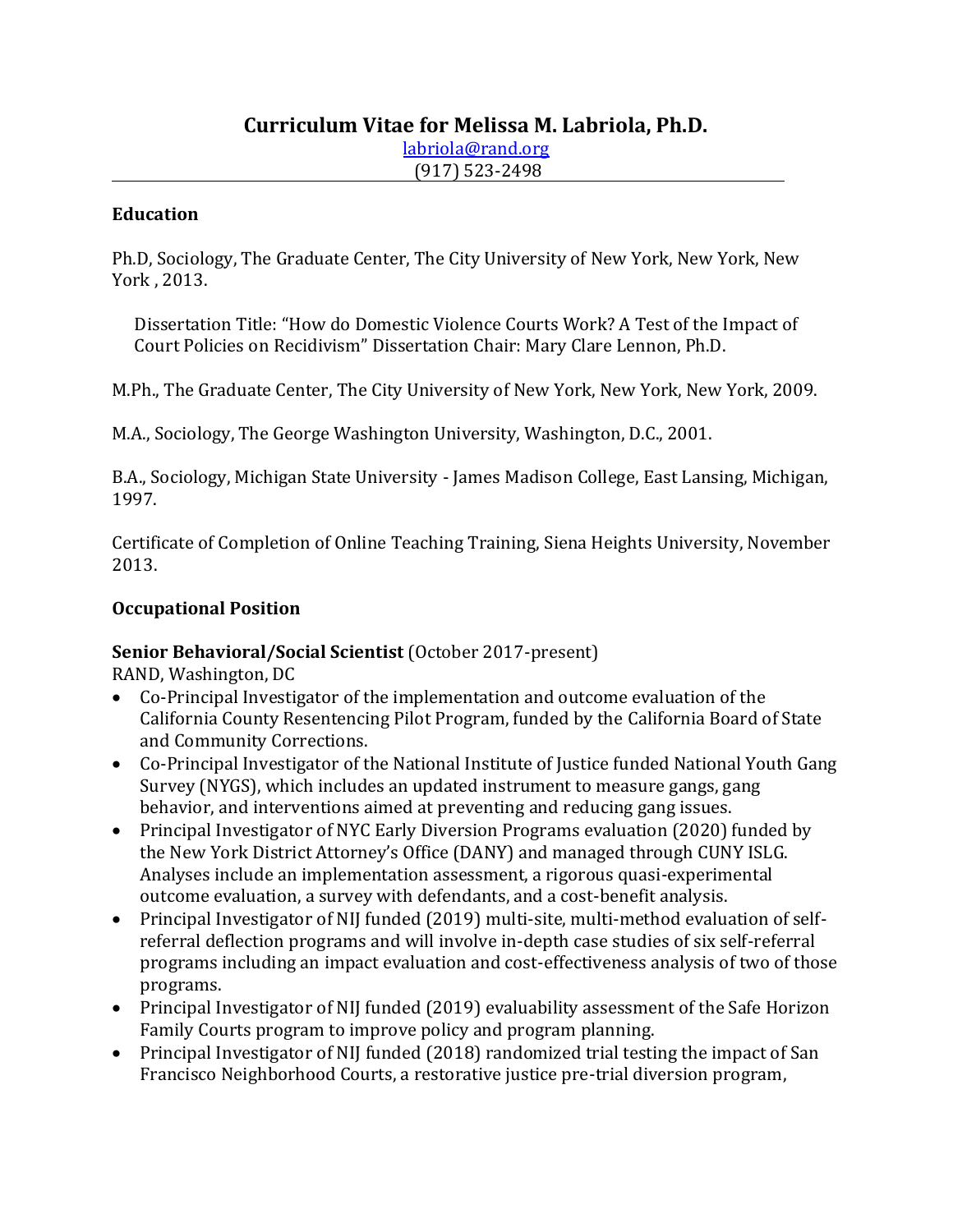- Site Lead of NIJ funded Reducing Violence in Communities, an in-depth analysis of persistent violence in Durham, NC and Minneapolis, MN.
- Co-PI of NYPD Neighborhood Policing Evaluation.
- Principal Investigator of NIJ funded evaluation of the implementation of the Bureau of Justice Assistance's Firearm Locks Distribution and Safe Storage Program (FLD/SSP).
- Co-PI of process evaluation of The Child Trauma Response Team (CTRT), a program coordinated by the Mayor's Office for Economic Opportunity (NYC Opportunity).
- Principal Investigator of process and impact evaluation of the Los Angeles Diversion Outreach and Opportunities for Recovery (LA DOOR), a program providing comprehensive, health-focused services to address substance dependence to South Los Angeles population.

# **Associate Director of Research** (December 2009 – October 2017)

Center for Court Innovation, New York, New York

- Project Director of two Department of Justice funded pretrial diversion projects. Quantitative responsibilities include developing sampling plan, requesting and collecting quantitative data, constructing and administering surveys, conducting rigorous statistical analyses (proficient in SPSS). Qualitative responsibilities included developing site visit interview instruments, report-back documents and coding and analysis of findings. Lastly, managed a team of staff and outside consultants. Lead in all analysis and synthesizing findings included in a written report. Disseminated findings and policy recommendations through conference presentations.
- Principal Investigator on a quasi-experimental impact evaluation testing the effectiveness of domestic violence courts in New York on a variety of outcome measures (funded by the National Institute of Justice). Responsibilities include developing sampling plan, requesting and collecting quantitative data, developing surveys, conducting rigorous statistical analyses, and preparing written report. Disseminated findings and policy recommendations through meetings and national conferences.
- Principal Investigator of a randomized trial testing the effectiveness of intensive judicial monitoring on domestic violence recidivism (funded by the National Institute of Justice). Responsibilities include developing RCT study methodology, requesting and collecting quantitative data, developing surveys, conducting rigorous statistical analyses, and preparing written report.
- Researcher on a national study of the population of commercial sexual exploitation of children in the United States, including its size, characteristics, needs and service experiences (funded by OJJDP). Responsibilities include developing interview instruments, collecting and analyzing data from six state statistical associations, and preparing findings in written report. Disseminated findings and policy recommendations through conference presentations.
- Project Director of a nationwide study providing the groundwork for the development of domestic violence court models and best practice guidelines (funded by the National Institute of Justice). Responsibilities include leading a large team in collecting survey data from courts, agencies and prosecutor's across the country.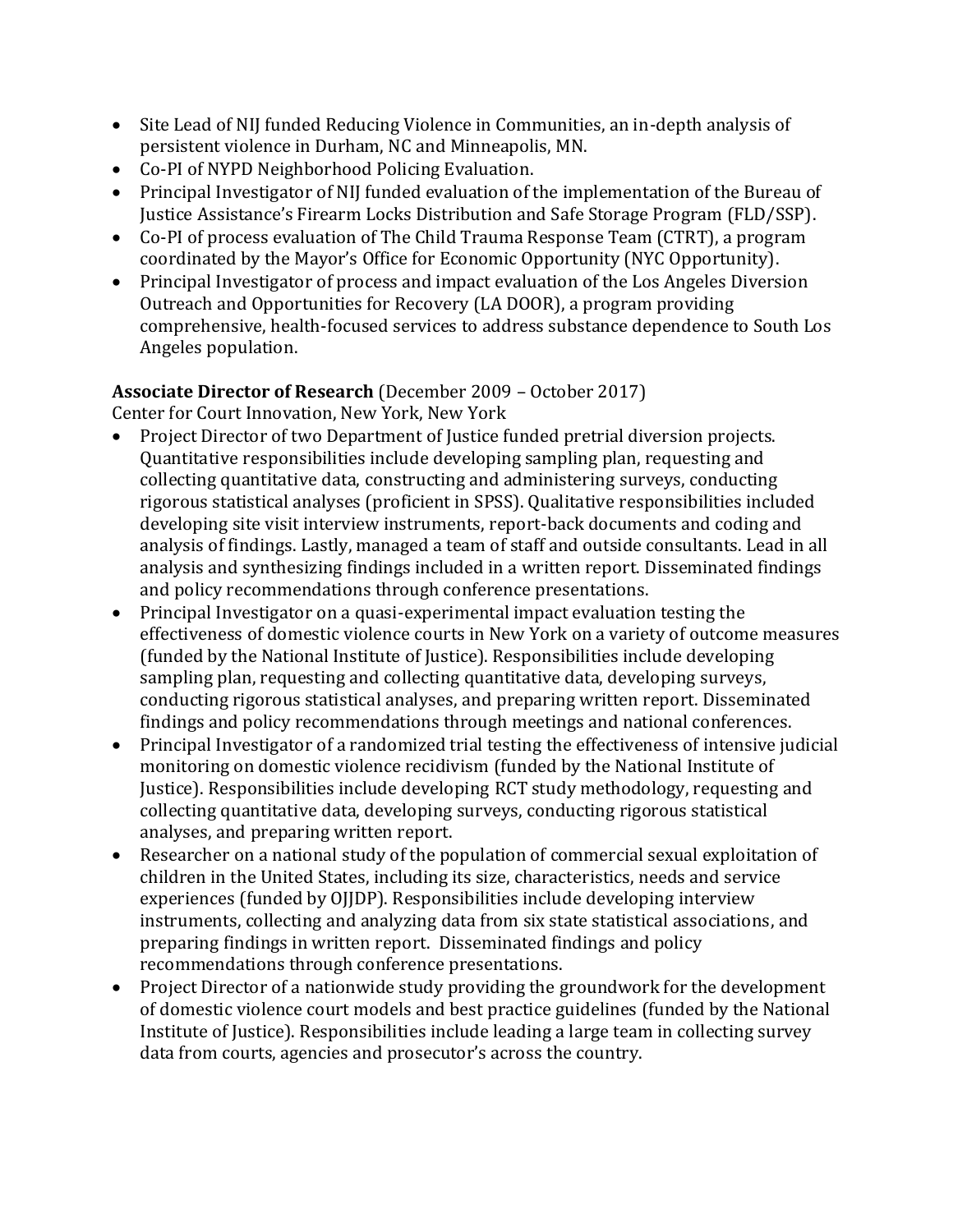• Principal Investigator on a variety of projects working with indigent defense agencies nationwide. Responsibilities include developing best practices and corresponding performance indicators.

# **Principal Research Associate** (February 2002 – December 2009)

Center for Court Innovation, New York, New York

- Project Director of a randomized trial, funded by the National Institute of Justice, which tested the effects of batterer programs and court monitoring on domestic violence recidivism. Responsibilities included developing rigorous methodology, collecting data, analyzing data, preparing written reports and journal articles and advising judicial leadership on findings and recommendations.
- Project Director of a national survey of courts, batterer programs, and victim services agencies concerning court responses to the noncompliance of domestic violence offenders with batterer program mandates (funded by the National Institute of Justice).
- Completed a formative process evaluation of an initiative to address the commercial sexual exploitation of children in New York City (funded by the National Institute of Justice).
- Principal Investigator of a process and outcome evaluation of the Queens Misdemeanor Treatment Court.
- Conducted a process evaluation of the Bronx Juvenile Accountability Court, an alternative-to-placement demonstration project.
- Participated in a two-year quantitative and qualitative evaluation of New York State Drug Courts, funded by a Federal Bureau of Justice Assistance grant.

# **Consultant** (October 2014 – October 2017)

MDAC, Inc., Philadelphia, Pennsylvania

- Project Manager of Veterans Affairs-SSVF quality of service survey funded by the U.S. Department of Veterans Affairs. Data analysis of surveys taken by low-income Veteran families living in or transitioning to permanent housing that receive supportive services from private non-profit organizations and consumer cooperatives who receive VA awards grants.
- Develop approaches and make recommendations to resolve problems in the areas of concern and thus improving the efficiency and effectiveness of processes and procedures.
- Develop automated and manual reports drawing on data from SSVF surveys given to Veterans to produce information required for line and executive decisions.
- Perform a wide range of technical data analysis assignments requiring knowledge of data analysis and manipulation.

# **Online Adjunct Professor** (Spring 2014 - current)

Siena Heights University, Michigan

- Responsible for curriculum development and teaching intensive 8-week long research methods course.
- Deliver online lessons to undergraduate students.
- Initiate, facilitate, interact and moderate online classroom forums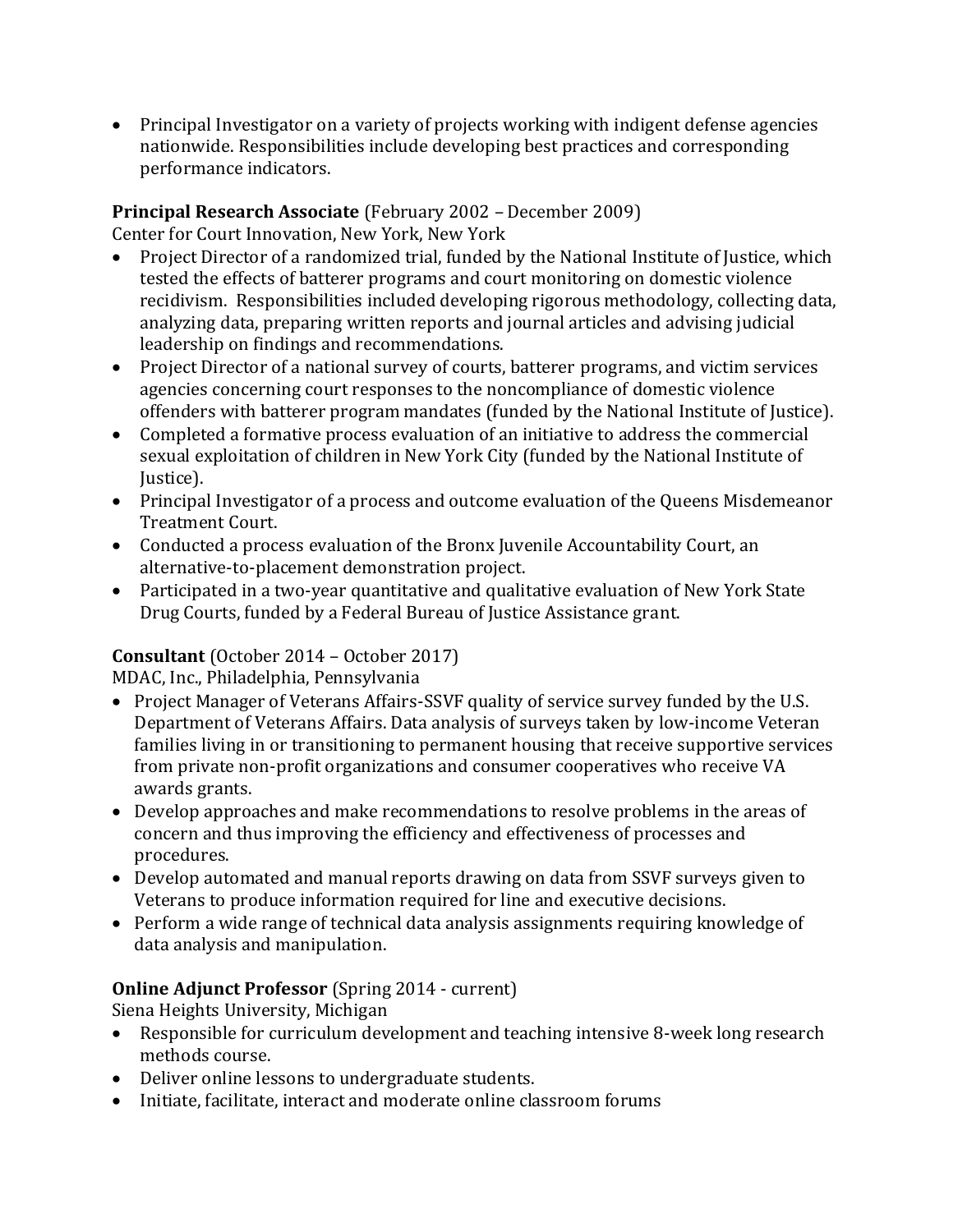• Evaluate and grade students' class work, assignments, and papers within the timeframe set forth by Siena Heights policy providing effective feedback to guide student learning and success

#### **Adjunct Professor** (Spring 2014 – October 2017)

Montgomery County College, Rockville, MD

- Responsible for curriculum development and teaching 14-week long "Introduction to Sociology"
- Evaluate and grade students' class work, assignments, and papers within the timeframe set forth by the Montgomery County College policy providing effective feedback to guide student learning and success

### **Adjunct Professor** (January 2004 – December 2008)

Touro College, New York, New York

• Responsible for curriculum development and teaching 14-week long "Introduction to Sociology" and various criminal justice courses.

### **Graduate Researcher** (August 2000 - June 2001)

The Institute on Crime, Justice and Corrections, Washington, DC

- Conducted extensive research and analysis of living and learning conditions at juvenile detention centers as a component of the Georgia Monitoring Project.
- Worked on projects concerning the reliability and validation of prison/jail classification instruments.
- Assisted in the preparation of funding proposals, progress reports, and final publications.

# **Select Publications and Research Reports**

Smucker, Hoch, Stylianou, Barnes-Proby, Bhandarkar, & Labriola (2021). Evaluations of Civil Court Based Programs for Victims of Domestic Violence: A Scoping Review [Manuscript Submitted for Publication]. RAND Corporation.

Labriola, Melissa M., Danielle Sobol, Stephanie Brooks Holliday, and Heather Sims, Final Evaluation of LA DOOR: Proposition 47 Grant Program. Santa Monica, CA: RAND Corporation, 2021. [https://www.rand.org/pubs/research\\_reports/RRA1500-1.html.](https://www.rand.org/pubs/research_reports/RRA1500-1.html)

Rempel, M, Reich, W, Labriola, M, Davis, R,. (accepted for publication January 2021). "A Multi-Site Evaluation of Prosecutor-Led Pretrial Diversion: Effects on Conviction, Incarceration, and Recidivism". Criminal Justice Policy Review.

Johnson, K, Davis, R, Labriola, M, Rempel, M. (2019). "An Overview of Prosecutor-Led Diversion Programs: A New Incarnation of an Old Idea". The Justice System Journal: 41(1).

Clare Stevens, Lynsay Ayer, Melissa Labriola, Sara-Laure Faraji, Elizabeth Ebright,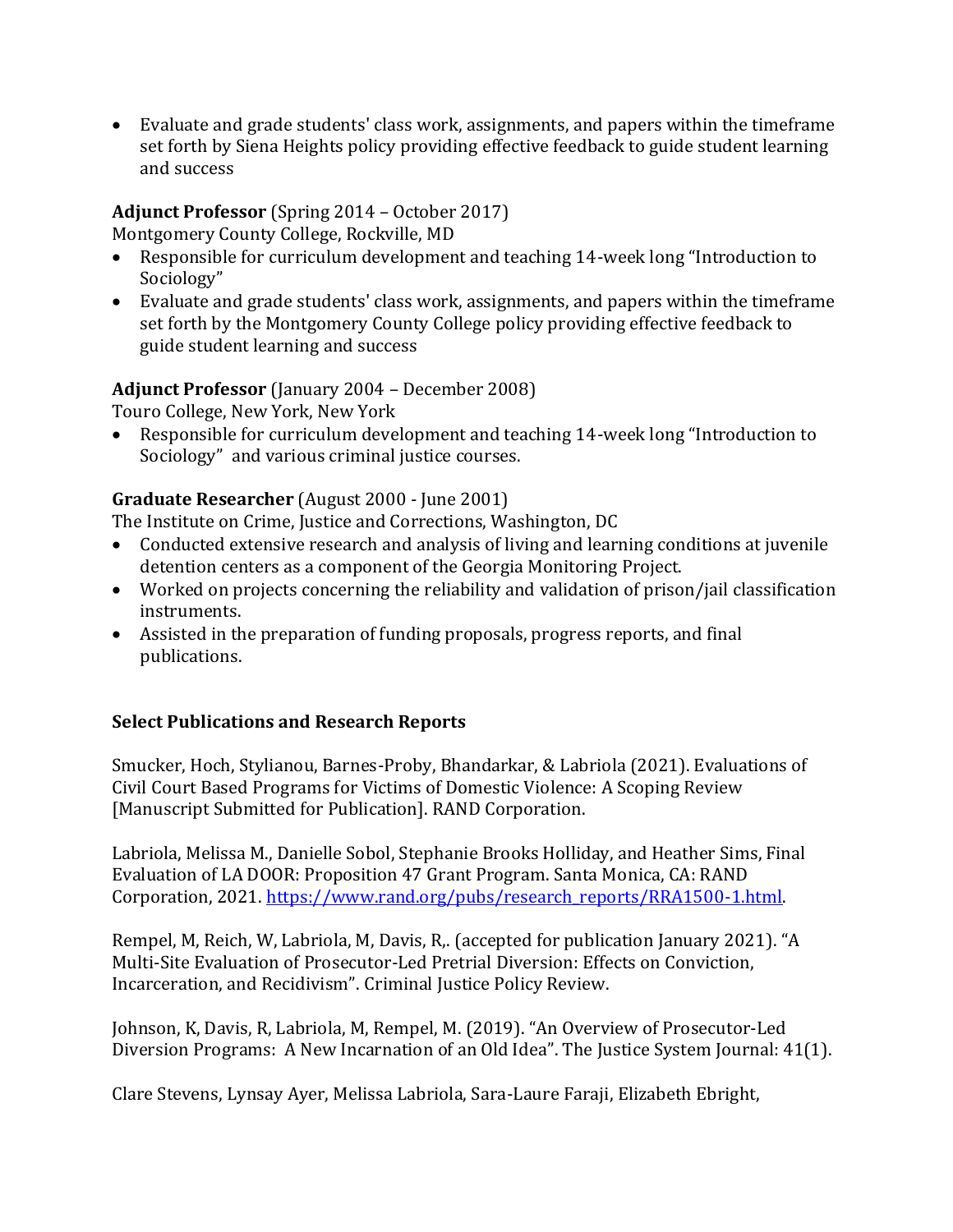Detecting and reducing post-traumatic stress among children exposed to domestic violence: A multi-agency early intervention program, Children and Youth Services Review, Volume 101, 2019, Pages 261-269, ISSN 0190-7409, [https://doi.org/10.1016/j.childyouth.2019.03.055.](https://doi.org/10.1016/j.childyouth.2019.03.055)

Rempel, M., Labriola, M., Hunt, P., Davis, R., Reich, W., Cherney, S. (2018). *NIJ's Multisite Evaluation of Prosecutor-Led Diversion Programs: Strategies, Impacts and Cost-Effectiveness.*  New York, NY: Center for Court Innovation.

Labriola, M., Reich, W., Davis, R., Hunt, P., Rempel, M., Cherney, S. (2018). *Prosecutor-Led Pretrial Diversion: Case Studies in Eleven Jurisdictions.* New York, NY: Center for Court Innovation.

Labriola, M., Ramdath, C., Kerodal, A. (2018). *Evaluation of the Cook County Misdemeanor Deferred Prosecution Enhancement Program.* New York, NY: Center for Court Innovation.

Tallon, J., Labriola, M., Spadafore, J. (2016). *Creating Off-Ramps: A National Review of Police-Led Diversion Programs.* New York, NY: Center for Court Innovation.

Swaner, R., Labriola, M., Rempel, M., Franklin, A.W., Spadafore, J. (2015). *Youth Involvement in the Sex Trade: A National Study.* New York, NY: Center for Court Innovation.

Hahn, J., Labriola, M., Rempel, M., Cissner, A., Jensen, E. (2015). *Sentencing in Domestic Violence Cases: An Analysis of Policies and Practices in a Western State.* New York, NY: Center for Court Innovation.

White, E., Labriola, M., Kerodal, A., Jensen, E., Rempel, M. (2015). *Navigating the Bail Payment System in New York City: Findings and Recommendations.* New York, NY: Center for Court Innovation.

Labriola, M., Farley, E. J., Rempel, M., Raine, V. and Martin, M. (2015)*. Indigent Defense Reforms in Brooklyn, New York: An Analysis of Mandatory Case Caps and Attorney Workload*. New York, NY: Center for Court Innovation.

Labriola, M. and Hopkins, Z. (2014). *Attorney Workload Assessment*. Boston, MA: Committee for Public Counsel Services.

Hopkins, Z., and Labriola, M. (2014). *Massachusetts Indigent Defense: Final Report Recommendations*. Boston, MA: Committee for Public Counsel Services and New York, NY: Center for Court Innovation.

Labriola, M. (2014). *Massachusetts Indigent Defense: Evaluation Proposal*. Boston, MA: Committee for Public Counsel Services.

Cissner, A., Labriola, M. and Rempel, M. 2014. "Domestic Violence Courts: A Multisite Test of Whether and How they Change Offender Outcomes." *Violence Against Women*.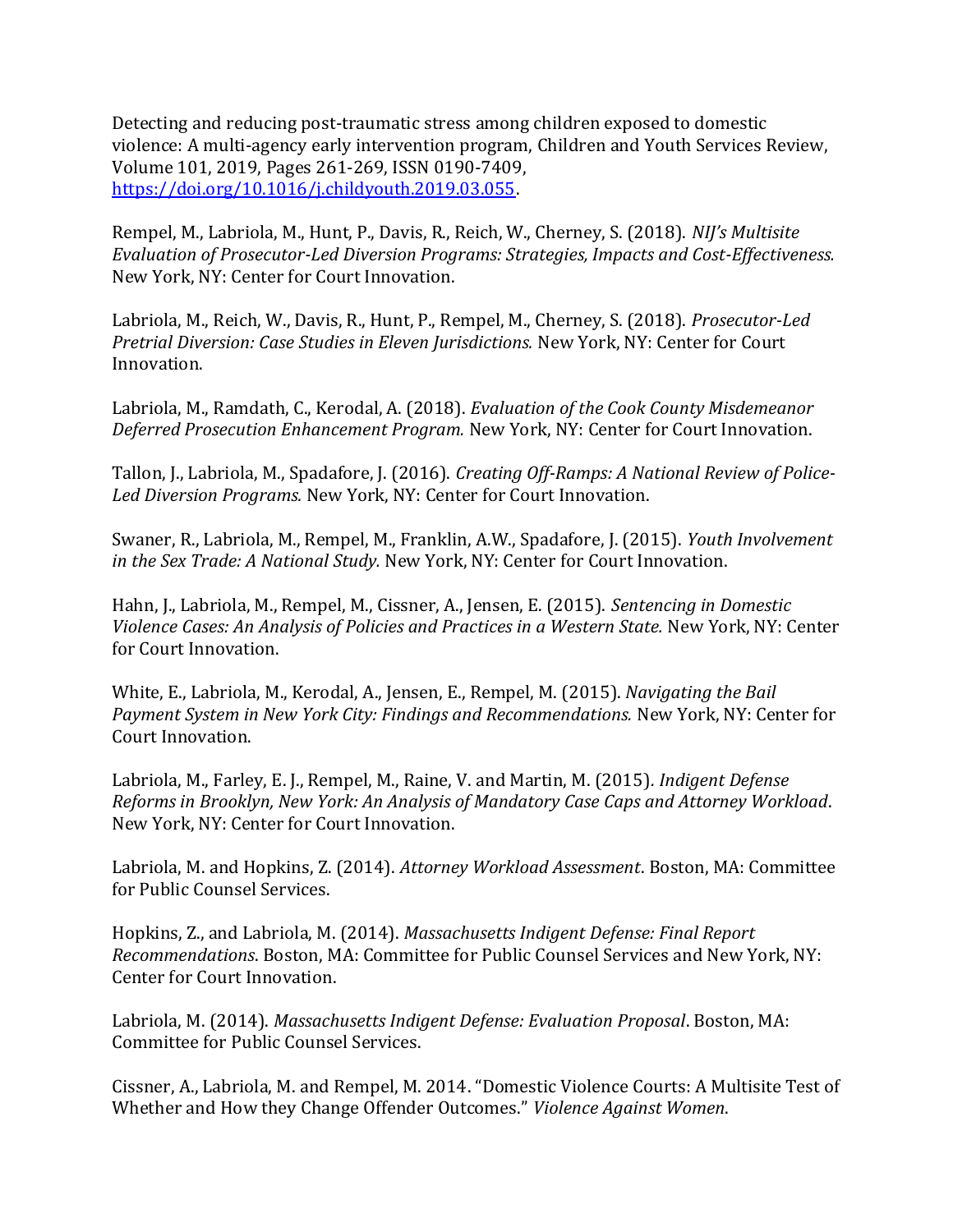Labriola, M., with Gold, E., and Kohn, J. 2013. Innovation in the Criminal Justice System: A National Survey of Criminal Justice Leaders. New York, NY: Center for Court Innovation.

Cissner, A., Labriola, M., Rempel, M. 2013. Testing the Effects of New York's Domestic Violence Courts. New York, NY: Center for Court Innovation.

Labriola, M., Cissner, A. B., Davis, R. C., and Rempel, M. 2012. *Testing the Efficacy of Judicial Monitoring: A Randomized Trial at the Rochester, New York Domestic Violence Courts*. New York, NY: Center for Court Innovation.

Labriola, M., Cissner, A., Rempel, M. 2010. "Lessons Learned from the Implementation of Two Randomized Trials in a Criminal Court Setting." *[Journal of Experimental Criminology:](http://www.springerlink.com/content/1573-3750/) 6(4).*

Labriola, M., O'Sullivan, C., Rempel, M., Frank, P. 2010. "Court Responses to Batterer Program Noncompliance: A National Survey." *Judicature*: 94(2).

Labriola, M., Bradley, S., O'Sullivan, C. S., Rempel, M., and Moore, S. 2009. *A National Portrait of Domestic Violence Courts.* New York, NY: Center for Court Innovation.

Labriola, M., Bradley, S., O'Sullivan, C. S., Rempel, M., and Moore, S. 2009. *A National Compendium of Domestic Violence Courts*. Compendium of criminal domestic violence courts in the U.S., updated December 2009, submitted to the National Institute of Justice, New York, NY: Center for Court Innovation.

Labriola, M. 2009. *The Drug Court Model and Chronic Misdemeanants: Impact Evaluation of the Queens Misdemeanor Treatment Court.* New York: Center for Court Innovation.

Muslim, A., Labriola, M., Rempel, M. 2008. *The Commercial Sexual Exploitation of Children in New York City: Volume Two: Formative Evaluation: The New York City Demonstration.* New York: Center for Court Innovation.

Labriola, M., Rempel, M., Davis, R. 2008. "Testing the Effectiveness of Batterer Programs and Judicial Monitoring: Results from a Randomized Trial at the Bronx Misdemeanor Domestic Violence Court." *Justice Quarterly:* 25:2.

Rempel, M., Labriola, L., and Davis, R. C. 2008. "Does Judicial Monitoring Deter Domestic Violence Recidivism? Results of a Quasi-Experimental Comparison in the Bronx." *Violence Against Women:* 14(2).

Freudenberg, N., Moseley, J., Labriola, M., Daniels, J., Murrill, C. 2007. "Comparison of Health and Social Characteristics of People Leaving New York City Jails by Age, Gender, and Race/Ethnicity: Implications for Public Health Interventions." *Public Health Reports:*  122(6).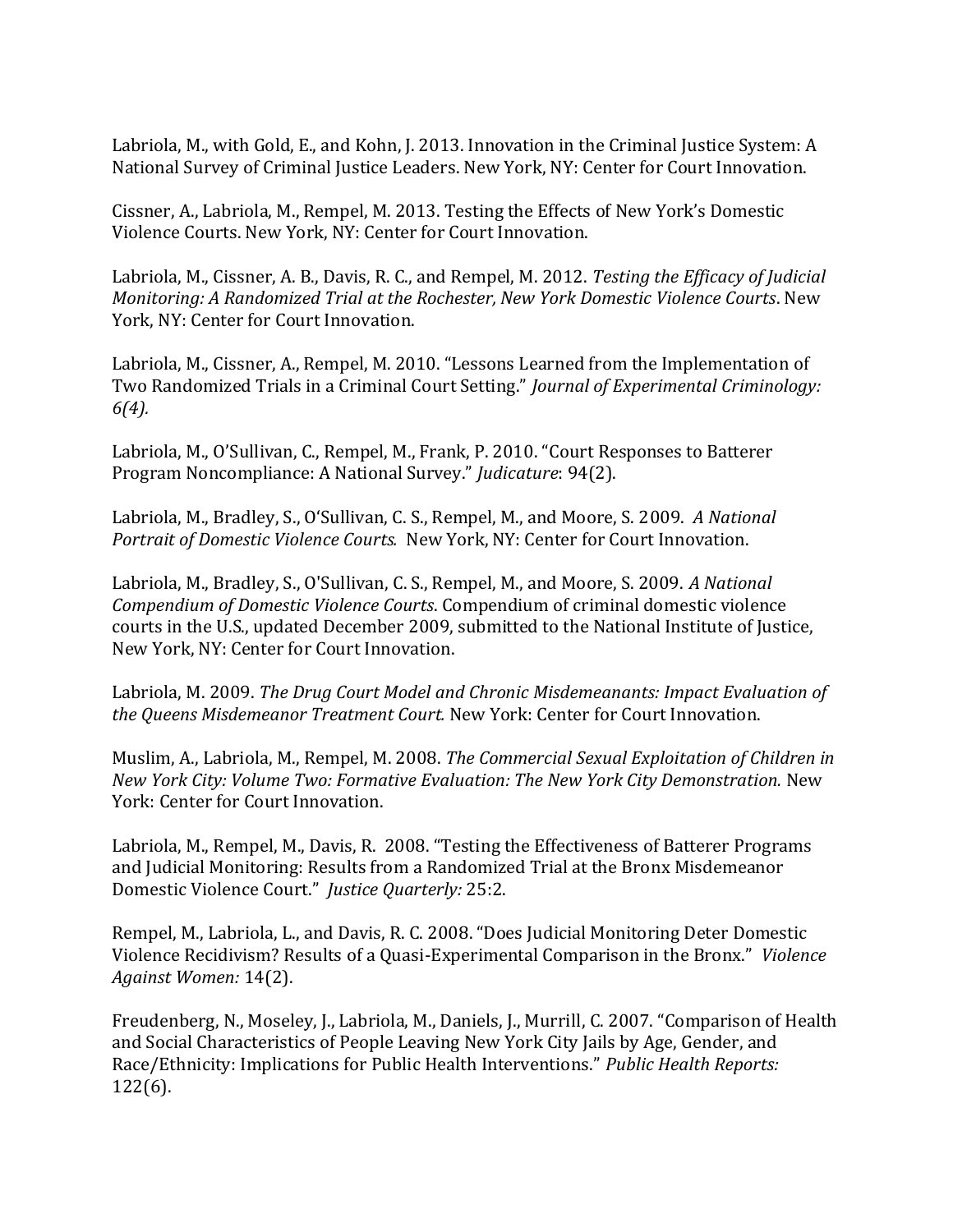Labriola, M., Rempel., M., Finklestein, R., O'Sullivan, C. S., Frank, P. B., and McDowell, J. 2007. *Court Responses to Batterer Program Noncompliance: A National Perspective*. New York: Center for Court Innovation.

Labriola, Melissa. 2007. *Process Evaluation of the Bronx Juvenile Accountability Court*. New York: Center for Court Innovation.

Labriola, M. 2006. *Process Evaluation of the Queens Misdemeanor Treatment Court*. New York: Center for Court Innovation.

Labriola, M., Rempel, M., Davis, R. 2005. *Testing the Effectiveness of Batterer Programs and Judicial Monitoring: Results from a Randomized Trial at the Bronx Misdemeanor Domestic Violence Court*. New York: Center for Court Innovation.

Rempel, M., Fox-Kralstein, D., Cissner, A., Cohen, R., Labriola, M., Farole, D., Magnani, M., and Bader, A. 2003. *The New York State Adult Drug Court Evaluation: Policies, Participants and Impacts*. New York: Center for Court Innovation.

#### **Select Research Presentations**

"Research on Prosecutor-Led Pretrial Diversion Programs: A Comprehensive Multi-Method Study." Presented findings at Congressional Briefing, sponsored by the Center for Evidence-Based Crime Policy (George Mason University) and the Pretrial Justice Institute. Washington, DC, 2014.

"Testing the Efficacy of Judicial Monitoring." Presented final results at the annual meeting of the American Society of Criminology. Chicago, IL, 2012.

"A National Portrait of Domestic Violence Courts." Presented final results at the annual meeting of the American Society of Criminology, Philadelphia, PA, 2009.

"Commercial Sexual Exploitation of Children in New York City: Volume Two: Formative Evaluation: The New York City Demonstration." Presented final results at the annual meeting of the American Society of Criminology, St. Louis, MO, 2008.

"Court Responses to Batterer Program Noncompliance: A National Perspective." Presented final results at the annual meeting of the American Society of Criminology, Los Angeles, 2006.

"Testing the Impact of Court Monitoring and Batterer Intervention Programs at the Bronx Misdemeanor Domestic Violence Court." Presented final results at the annual meeting of the American Society of Criminology, Toronto, 2005.

"Testing the Impact of Court Monitoring and Batterer Intervention Programs at the Bronx Misdemeanor Domestic Violence Court." Presented preliminary results at the annual meeting of the American Society of Criminology, Nashville, 2004.